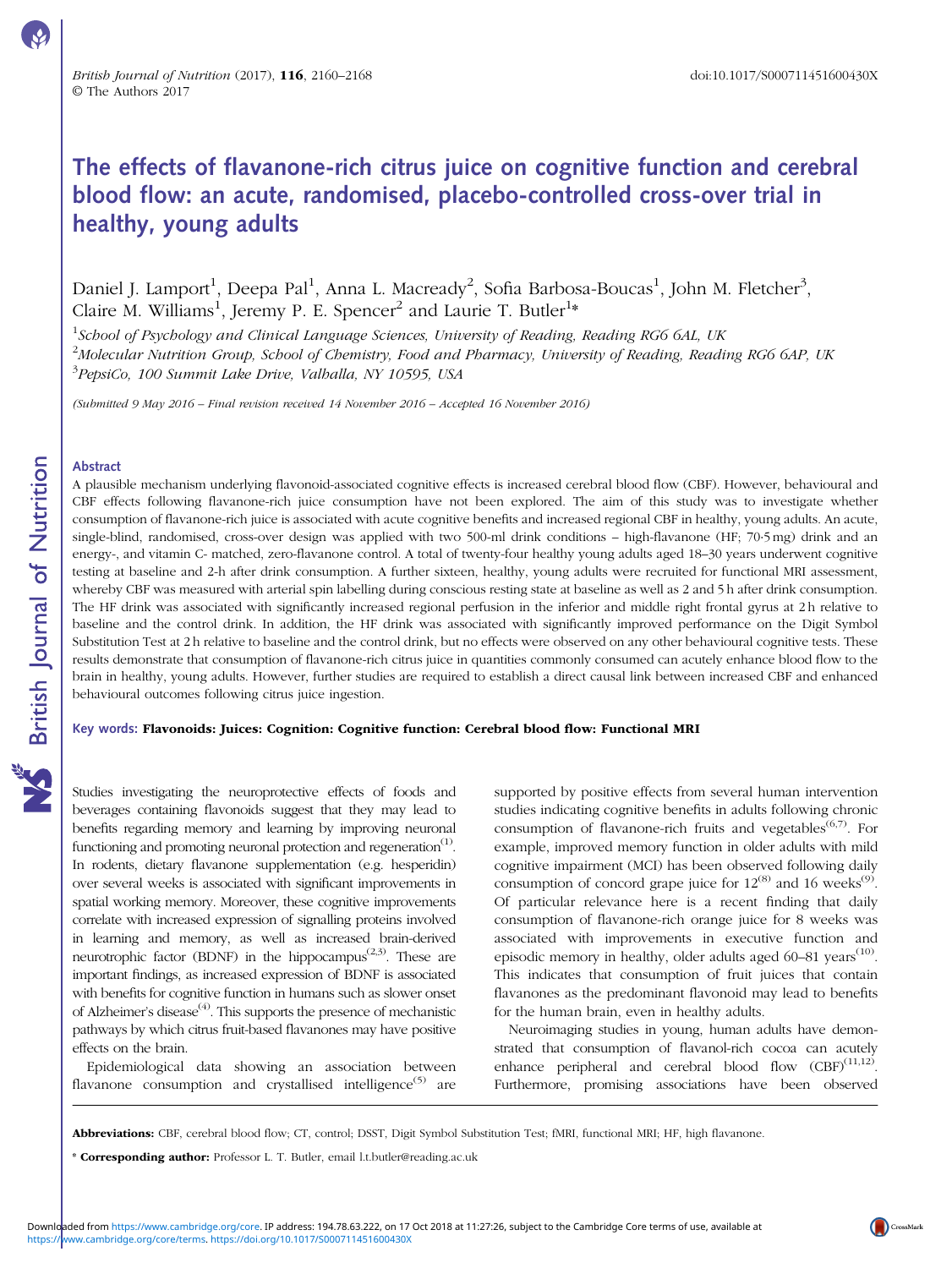between increased neuronal activity and behavioural benefits following chronic flavanol-rich cocoa supplementation. Enhanced activation in the dentate gyrus (measured with a functional MRI (fMRI) blood oxygenation level-dependent (BOLD) signal) and simultaneous improvements in spatial working memory were reported in healthy, older adults following consumption of flavanol-rich cocoa for 3 months relative to a low-flavanol  $control<sup>(13)</sup>$  $control<sup>(13)</sup>$  $control<sup>(13)</sup>$ 

However, other chronic flavanol interventions have failed to report concomitant cognitive benefits in the presence of enhanced neuronal activation. For example, increased steady state-evoked potentials (assessed using Steady-State Probe Topography) in the posterior parietal and central-frontal regions were observed in middle-aged adults following 30 d daily consumption of 250- or 500-mg cocoa flavanol drinks relative to placebo; however, there were no effects for behavioural measures of spatial working memory<sup>[\(14\)](#page-7-0)</sup>. Similarly, enhanced activation was observed in various brain regions during performance of an attention-switching task following five days' consumption of 172-mg cocoa flavanols. However, changes in the BOLD signal were not associated with performance on the attention-switching task<sup>([12](#page-7-0))</sup>.

To summarise, the evidence suggests that flavonoid consumption can enhance vasodilation in the periphery and lead to increased blood flow in specific regions of the brain in the acute postprandial period. Daily flavonoid consumption over several weeks is associated with cognitive benefits, but as yet there is only weak evidence supporting a coupling between increased CBF and improved performance on neuropsychological tests. The present study builds upon these findings by investigating whether the aforementioned positive cognitive effects of daily flavanone consumption over several weeks<sup> $(10)$  $(10)$ </sup> are supported by acute cognitive benefits in the immediate postprandial phase. It is reasonable to hypothesise that acute cognitive benefits are underpinned by changes in CBF. Therefore, in addition to assessing behavioural outcomes, the present study examined the effects of flavanone-rich juice on CBF using fMRI arterial spin labelling (ASL). We chose a commercially available citrus-based juice, given that flavanones are naturally found in high concentrations in citrus fruits such as orange and grapefruit. This also reflects the quality and quantity of juice consumed by the general population. In sum, the aim of the present study was to investigate the effects of flavanone-rich juice on acute cognitive function and CBF in healthy, young adults by adopting a placebo-matched, cross-over, randomised, single-blind, design.

#### **Methods**

Different participants were recruited for the behavioural cognitive arm  $(n 28)$  and the ASL imaging arm  $(n 16)$  of the study (see Table 1); however, inclusion and exclusion criteria were identical for both arms. Participants were not permitted to take part in both arms. At the time of designing the study, there was absence of published data concerning the effects of flavanone consumption in humans on cognitive function, cardiovascular outcomes or CBF. Therefore, we considered it important to create an experimental design in which cognitive and CBF effects could

Table 1. Participant characteristics for the behavioural cognitive arm and the arterial spin labelling (ASL) arm

| (Mean values and standard deviations) |  |  |
|---------------------------------------|--|--|
|---------------------------------------|--|--|

|                                                                       | Behavioural cognitive<br>arm $(n 24)$ |                   | ASL arm<br>(n 16)            |                          |                                         |
|-----------------------------------------------------------------------|---------------------------------------|-------------------|------------------------------|--------------------------|-----------------------------------------|
|                                                                       | Mean                                  | SD                | Mean                         | SD                       | P <sub>comparison</sub><br>between arms |
| Age (years)<br>BMI ( $kg/m2$ )<br>Years in education<br>MMSE (max 30) | 22<br>23.2<br>16.9<br>29.3            | 2.2<br>3.9<br>1.8 | 22<br>23.3<br>$16-6$<br>29.6 | 1.9<br>1.7<br>1.4<br>0.5 | 0.73<br>0.88<br>0.53<br>0.19            |

MMSE, Mini Mental State Examination.

be examined in isolation. For, example, it is important to establish whether the effects on CBF are observed independently of behavioural effects. Furthermore, in light of the absence of experimental support for a specific behavioural task sensitive to flavanone consumption in humans, it was considered that a range of cognitive functions should be assessed. Incorporating a comprehensive cognitive battery into the fMRI sequencing schedule posed significant practical difficulties. Therefore, a decision was taken to recruit separate cohorts for the behavioural and imaging arms. Healthy, young adults aged 18–30 years were recruited from the University of Reading and surrounding areas via community advertising with posters, leaflets and emails. A total of twenty-four participants (four males) completed the behavioural cognitive arm (four participants dropped out because of work commitments or illness), and all sixteen participants completed the ASL arm (eight males). Inclusion criteria were BMI 19-25 kg/m<sup>2</sup> and fluency in English, whereas exclusion criteria were signs of MCI (Mini Mental State Examination (MMSE) Score <26), smoking, alcohol consumption >15 units/week, orange juice consumption >250 ml/d, fruit/vegetable consumption >4 portions/d, caffeine intake >3 drinks/d, actively pursuing weight loss through a dietary intervention, clinical diagnosis of mental illness, neurological disease, chronic fatigue, kidney disease, liver disease, thyroid dysfunction, diabetes mellitus, myocardial infarction or hypertension, and consumption of medication for lipids, hypertension, hypotension or anticoagulation. Recruitment commenced from March 2011 and was terminated in August 2011. Our sample size was based on previous studies reporting significant cognitive effects of berry flavonoids in older adults with sample sizes ranging from nine to twenty-one<sup> $(8,9,15)$  $(8,9,15)$  $(8,9,15)$ </sup> and improvements in CBF following intake of cocoa flavanols in sixteen young adults<sup> $(12)$ </sup>.

#### Design

An acute single-blind, randomised, cross-over design was applied with two drink conditions – high flavanone (HF) and control (CT). Cognitive behavioural testing and ASL measurements were performed before and after consumption of the drink at each visit (see procedure). The 500-ml HF drink was a commercially available 100 % juice (Tropicana Ruby Breakfast Juice; PepsiCo Inc.), which naturally contained 70·5-mg flavonoids (42·15-mg hesperidin, 17·25-mg naringin, 6·75-mg narirutin, 4·3-mg caffeic acid; analysed by the University of Reading), 941 kJ (225 kcal), 48·5-g sugars, 4-g protein, 0-g fat,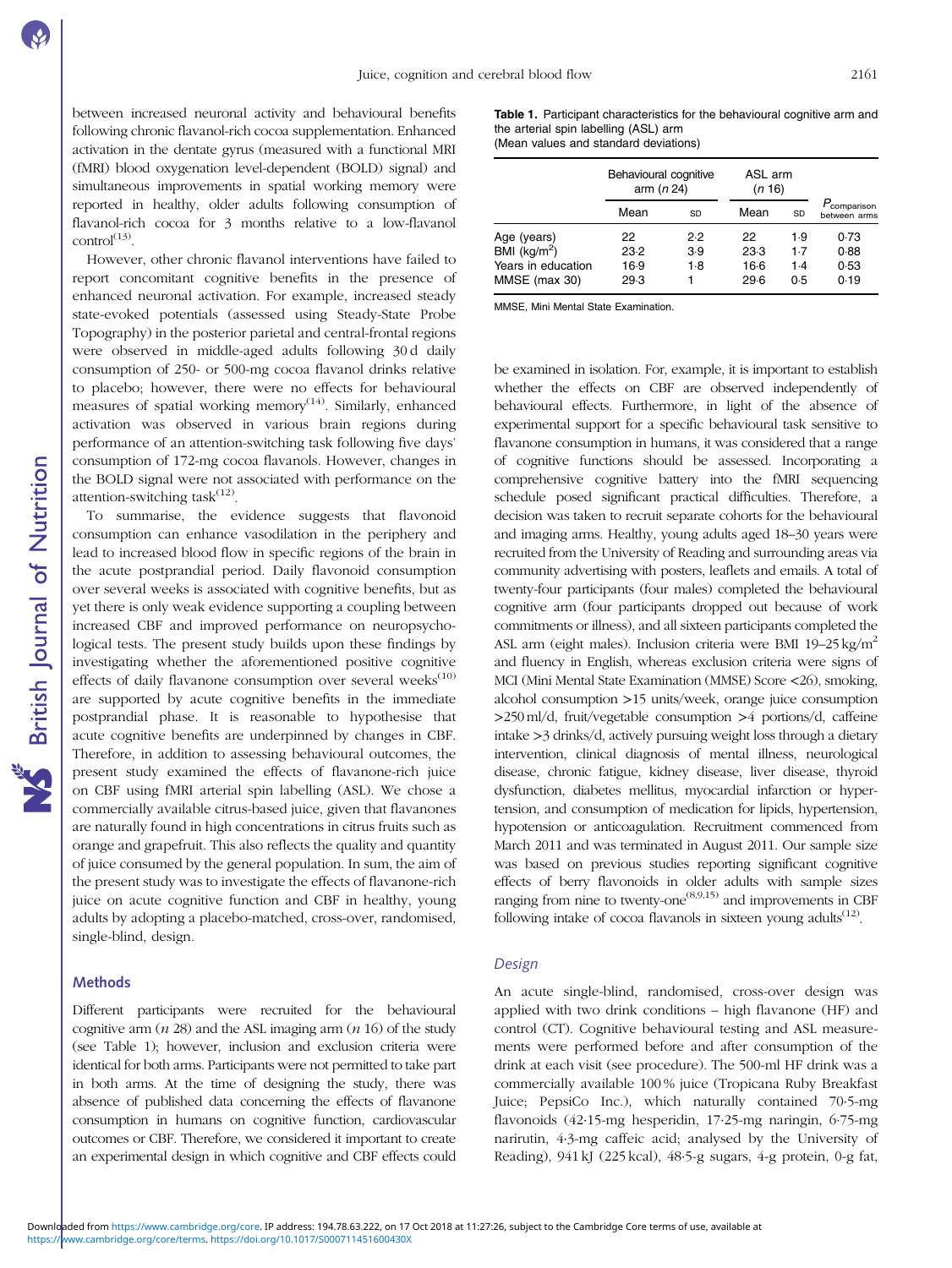3·5-g fibre and 150-mg vitamin C. The Tropicana Ruby Breakfast Juice contained juices from oranges and grapefruits. The 500-ml CT drink was a commercially available concentrated cordial product (Lemon Barley Squash; Sainsbury's), which was prepared with 240 ml of concentrate and 260 ml of mineral water (Buxton Spring still mineral water; Nestlé) containing zero flavonoids, 962 kJ (230 kcal), 48-g sugars, 0·7-g protein, 0-g fat, 0·3-g fibre and 130-mg vitamin C. Our dose of 70·5-mg flavonoids could be considered low relative to previous stu- $dies^{(6)}$  $dies^{(6)}$  $dies^{(6)}$ ; however, it is important to examine whether cognitive benefits are associated with consuming concentrations of flavanones, which are present in the habitual diet. Therefore, the 500-ml juice serving provided an acceptable balance between a suitable flavonoid concentration and an achievable volume of consumption within the context of the habitual diet. The drinks were stored at 4°C and prepared and served by the experimenter. Each 500-ml portion was served in two 250-ml opaque flasks and consumed through an opaque straw, thus participants could not see the drink and remained blinded. The randomisation order was determined by an independent statistician. For the behavioural cognitive arm, twelve participants consumed the HF drink at visit 1 and twelve consumed the CT drink at visit 1, whereas for the ASL arm eight participants consumed the HF drink at visit 1 and eight consumed the CT drink at visit 1.

# Procedure

In summary, participants attended three separate visits – one screening visit and 2 test-day visits. The behavioural arm test days included two cognitive test time points (baseline and 2 h later), and the ASL arm visit days included three time points (baseline, 2h later and 5h later). The screening visit and each test-day visit were separated by a 1-week washout period. Initially, telephone screening interviews were performed, and volunteers who met inclusion criteria were invited to attend the University of Reading Hugh Sinclair Nutrition Unit for a screening visit. At screening, data on height, weight, health status, medication and blood pressure were collected, and participants completed the MMSE, a diet and lifestyle questionnaire and a fruit and vegetable questionnaire, data from which were used to corroborate inclusion/exclusion criteria. For each test-day visit, participants arrived at 08.00 hours after having abstained from alcohol for 48 h and all other food and drinks (except water) for 12 h. At screening, participants were provided with low-nitrate bottled water for consumption during the fast. Before each test-day visit, participants were also instructed to avoid polyphenol-rich foods for 24 h (including berries, fruits, fruit juices, jams and preserves, red wine, black, green and fruit teas, coffee, cocoa, soya products, caffeinated energy drinks and vegetables except potatoes), and were provided with standardised typed instructions identifying which foods to avoid. The evening before each test day, participants consumed (at home) a low-fat, standardised chicken and rice meal provided by the research team (1464 kJ (350 kcal), 6·9-g fat of which 3 g of saturates, 52·1-g carbohydrate of which 9·7-g sugars, 19 g of protein, 1·4 g of fibre, 0·9 g of salt) to avoid second-meal cognitive effects<sup>[\(16](#page-7-0))</sup>. On each test day, participants

were required to orally confirm that they had adhered to the aforementioned dietary restrictions. Following a 15-min rest period, blood pressure measurements were taken (on behavioural visit days only) on the left upper arm by a validated blood pressure monitor (Omron MX2 automatic digital upper arms BP monitor) and recorded as the average of three consecutive measurements. At 08.30 hours, participants consumed a standardised breakfast within 15 min (88-g croissant, 25-g cream cheese and 120-ml bottled mineral water, containing 51-g fat, 14-g protein, 64-g carbohydrates, 3251 kJ (777 kcal)). For the behavioural test days, baseline cognitive testing commenced at 08.45 hours, followed by consumption of the drink (either HF or CT) at 09.45 hours. Participants were informed that the drink was a fruit-based beverage available in most UK supermarkets and which must be consumed within 15 min. Blood pressure was measured at 11.40 hours (behavioural arm only), and lunch, identical to breakfast in both content and amount, was provided 15 min before the 2-h post-drink cognitive battery, which commenced at 12.00 hours. An assessment at this time point was based on previous data demonstrating cognitive effects 2h following an acute flavonoid dose<sup> $(12)$ </sup>. For the ASL visit days, the timings were identical to the behavioural cognitive visit days, such that ASL measurements were performed at 08.45 hours (baseline), 12.00 hours (2 h) and 15.00 hours (5 h). The behavioural cognitive visits took place in individual cubicles at the University of Reading Hugh Sinclair Nutrition Unit, and the ASL visits took place at the Centre for Integrative Neuroscience and Neurodynamics (CINN). Participants remained within the Nutrition Unit or the CINN for the entire test visit during which only water consumption was permitted (notwithstanding the test-day foods and drinks). Participants received a £120 honorarium upon completion. This study was conducted according to the guidelines laid down in the Declaration of Helsinki, and all procedures involving human subjects were approved by the School of Psychology and Clinical Languages Ethics Committee. Written and verbal informed consent were obtained and formally recorded.

# Cognitive battery

The 45-min cognitive battery consisted of the following tests administered in the respective order: Freiburg Vision Test (version 3.6.3), Word Recall (immediate), Logical Memory (immediate recall), Sequence Learning Task, Digit Symbol Substitution Test (DSST), Stroop Test, Letter Memory Test, Go-NoGo Task, Spatial Delayed Recall, Word Recall (delayed) and Logical Memory (delayed). Where multiple versions of a test were required (see below), parallel versions were presented in a counter-balanced order across conditions and visits. The Freiburg Vision Test assesses visual acuity<sup>[\(17\)](#page-7-0)</sup> for which there are two dependent variables – Landolt C and Vernier Threshold. To acquire the Landhold C measurement, participants were required to identify the orientation of a horseshoe symbol using the numbers 1–9 on the keyboard keypad (excluding 5). The presentation size of the horseshoe, and thus the ease of identifying the orientation, randomly varied across trials. Landolt C was subsequently calculated according to the number of correct responses relative to the presentation size. To acquire the Vernier Threshold, participants viewed a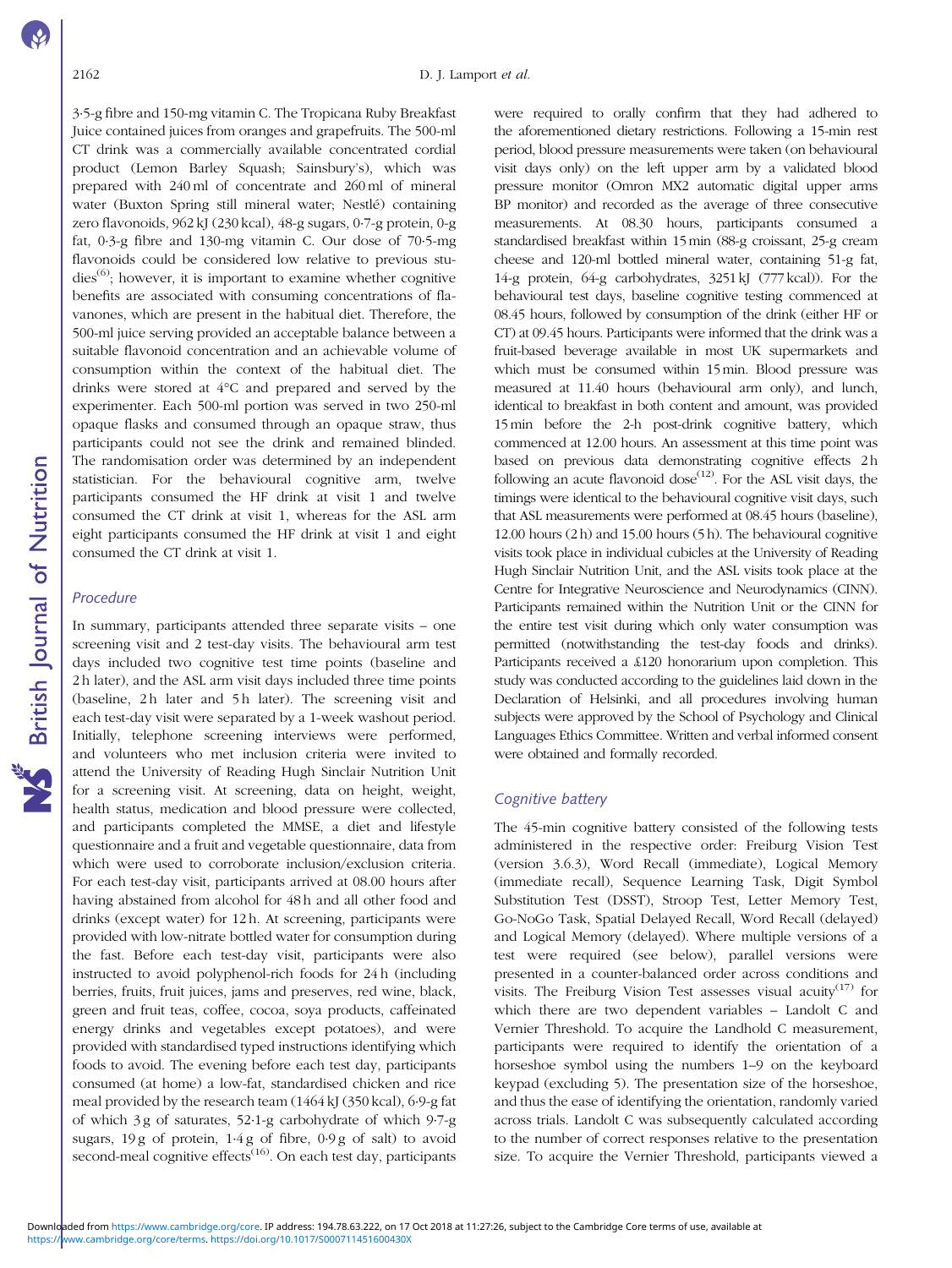stimulus that consisted of two 1-cm lines with one directly above the other. Participants pressed the left scroll key if the line above was to the left of the line below, and the right scroll key if the line above was to the right of the line below. The degree to which the lines were aligned varied randomly across trials. The Vernier Threshold was subsequently calculated according to the number of correct responses relative to the horizontal distance between the two lines<sup> $(17)$ </sup>. Verbal Recall involved computerised, individual presentation of thirty words. A response was required (using the keys 'M' for yes, 'Z' for no) according to one of five questions that required visual, phonetic or semantic processing of the target word (e.g. 'is the word in capitals', 'does the word rhyme with …' or 'is the word a type of …'). Upon cessation of the presentation, oral recall of the target words was required (the dependent variable). Within each version of the test, each word was accompanied by the same question for all participants, whereas the order of presentation varied randomly. Equal versions were created and matched for frequency, familiarity, imageability, meaningfulness, word length and syllables. Delayed Word Recall involved one attempt to orally recall the words presented 30 min earlier during Immediate Word Recall. The Logical Memory Test (Wechsler Memory Scale – Revised) requires oral recall of a short paragraph. The paragraphs were presented via cassette tape. The dependent variables for immediate and delayed recall were the number of correctly recalled units. The Sequence Learning Task $(18)$  $(18)$  required participants to immediately press the keys 'V, B, N or M' according to the appearance of a stimulus (a 2-mm white dot for  $200 \text{ ms}$ ) in one of four  $3.5 \times 2$ -cm boxes on the screen. Unbeknownst to participants, the order of stimulus presentation followed a set sequence (one block); thus, this test assesses the ability to learn a sequence. The duration of each repetitive sequence varied from two to four trials. Each test presentation contained six blocks, with each block consisting of 100 trials. The dependent variable was number of correct responses. The  $D SST^{(19)}$  $D SST^{(19)}$  $D SST^{(19)}$  is a pen and paper test that contains a key of nine digit-symbol pairs and an accompanying list of digits. Under each listed digit, a space is provided to enter the corresponding symbol. Participants entered as many symbols as possible over 90 s. The dependent variable was the number of correct responses. The computerised Stroop Test $(20)$  required participants to identify the colour in which a word was presented. There were 120 randomly presented stimuli, each for 1650 ms, consisting of sixty congruent and sixty incongruent trials (a congruent trial being when the meaning of the word matched the colour in which it was presented). Participants responded with the keys 1–4, which represented the colours green, blue, red and yellow, respectively. The dependent variable was reaction time (for correct responses only). The Letter Memory Task<sup>([21](#page-7-0))</sup> involved serial 2000-ms presentation of individual letters. The number of letters per trial varied randomly between 5, 7, 9 and 11 for a total of twelve trials and forty-eight letters. For each trial, at the termination of the presentation phase, participants were required to orally recall the final four letters from the presentation. The dependent variable was the total number of correct responses defined as recalling the correct sequence in its entirety. The Go-NoGo is a computerised task assessing inhibition and sustained attention. The present version was adapted from

the Go-NoGo paradigm<sup> $(22)$ </sup>. Participants were required to respond to sixty stimuli using one of three specified keyboard keys – 'p' 'q' or 'space bar'. The stimuli consisted of  $X$ ,  $Y$  or a number 'lure'. Initially, there was a 25-stimuli 'Pre-Potent Go' phase. During the Pre-Potent Go phase, X and Y were presented alternately, with the participant required to press 'q' when X appeared and 'p' when Y appeared. The X and Y were known as the 'Go' trials. The Go-NoGo phase followed the Pre-Potent Go phase. During the Go-NoGo phase, the 'Go' trials were interspersed with 'NoGo' trials; these appeared as number lures. Pressing the space bar was the required response upon viewing a number lure. During the Go-NoGo phase, X and Y were presented randomly, interspersed with number lures, such that the predictable alternating sequence was disrupted. Responses were required only if a Y appeared after an X or viceversa, and therefore the participant must inhibit the established pre-potent response in all other trials. Reaction Time for correct responses was the dependent variable. The Spatial Delayed Recall Test required participants to recall the location of a white dot on the screen. Each trial commenced with a fixation cross followed by presentation of a white dot for 50 ms in a random location. The white dot was replaced by a randomly generated number between 90 and 99 at which point participants were asked to orally subtract three from this number continuously for 8s. Once 8s had elapsed, the number disappeared and the participant was required to indicate (by touching the screen) the location at which the white dot had previously appeared. There were sixteen trials in total, and the dependent variable was the distance from the target (mm).

# Functional MRI protocol

Scanning was performed at the CINN, University of Reading, using a 3.0-T Siemens MAGNETOM Trio MRI scanner with a 12-channel Head Matrix coil. The ASL images were acquired using the PICOREQ2T sequence with the following parameters: number of slices =  $18$ , slice thickness =  $5.0$  mm, inter-slice  $gap = 1.25$  mm, repetition time  $(TR) = 2500$  ms, echo time  $(TE) = 11$  ms, inversion time  $(TI)$   $1 = 700$ , saturation stop  $time = 1600$ ,  $T12 = 1800$  and perfusion mode = PICOREQ2T (pulsed). A high-resolution whole-brain three-dimensional anatomical image was also acquired using a magnetisation-prepared rapid gradient echo (MPRAGE) gradient sequence, with 176× 1-mm-thick slices  $(1 \times 1 \times 1$  voxels size, TE: 2.52 ms, TR: 2020 ms, TI: 1100 ms, field of view:  $250 \times 250$ , slice thickness: mm<sup>2</sup>, flip angle: 9°). fMRI data processing was carried out using FMRI Expert Analysis Tool (FEAT) version 5.98, part of FSL (FMRIB's Software Library; [www.fmrib.ox.ac.uk/fsl\)](www.fmrib.ox.ac.uk/fsl). ASL volumes from each scanning session were all registered to the corresponding individual's high-resolution structural image using rigid body transformations. In a second step, the images were registered to the Montreal Neurological Institute (MNI) template brain using a 12 df affine transformation algorithm. To allow voxel-wise comparisons, each CBF map was individually processed using perfusion signal modelling, which models the differences between control images and tagged (spin labelled) images within a time series. A CBF map was produced for each participant, drink (HF and CT) and time point (baseline, 2h and 5h).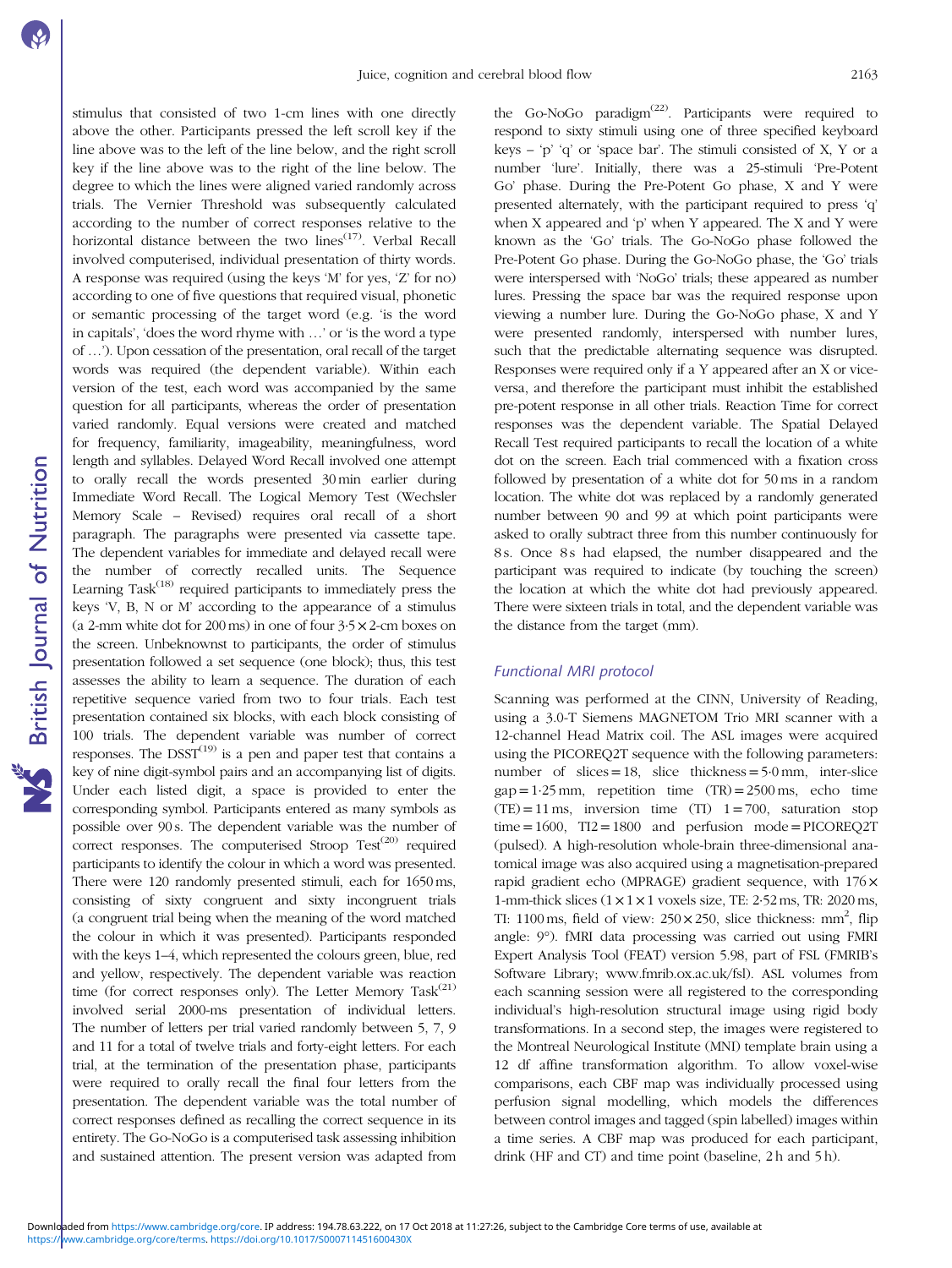# Statistical analysis

All analyses and data processing were performed by independent researchers who did not participate in any of the test-day procedures and remained blinded to the condition. Cognitive test and blood pressure-dependent variables were assessed using a  $2 \times 2$  repeated-measures ANOVA (drink  $\times$  time). Significant main effects and interactions were explored with post hoc t tests applying Bonferroni corrections for family-wise error. Analyses of the cognitive and blood pressure data were performed using SPSS Statistics 21. fMRI data processing was carried out using FEAT version 5.98, part of FSL (FMRIB's Software Library,<www.fmrib.ox.ac.uk/fsl>). ASL volumes from each scanning session were all registered to the corresponding individual's high-resolution structural image using rigid body transformations. In a second step, the images were normalised to the MNI template brain using a 12 degrees of freedom affine transformation algorithm. To allow voxel-wise comparisons, we first processed each CBF map individually using the perfusion signal modelling, which models the differences between control and tag. We processed a CBF map for each participant, time point (pre and post) and drink (HF and CT). These perfusion flow maps were then given as inputs for the second-level analysis (t contrasts), which processed the difference before and after consumption of each drink. Specifically, these  $t$  test contrasts compared the CBF maps at 2 and 5 h after drinks with the pre-drink baseline, and had the form of a simple subtraction defined as CBF 2 h–CBF baseline and CBF 5 h–CBF baseline. The output of this second step was contrast images, which corresponded to the actual increase in the perfusion flow after drink consumption. Each of those contrast images was then

entered into a third-level paired-sample  $t$  test, which compared the drink interventions. The resulting  $Z$  (Gaussianised  $T/F$ ) statistic image was then cluster thresholded with initial clusters determined using a voxel-wise uncorrected height threshold of  $Z > 2.3$  followed by a cluster significance threshold of  $P < 0.05$ (corrected for multiple comparisons). Before analysis, normality checks were performed on all data, and outliers were removed.

# Results

# Arterial spin labelling cerebral blood flow

Fig. 1 shows significantly greater regional perfusion in the inferior frontal gyrus and middle frontal gyrus of the right hemisphere 2h following consumption of the HF drink compared with the CT drink (988 voxels, coordinates:  $(X=37.9,$  $Y=31.8$ ,  $Z=17.8$ ), statistics threshold:  $Z=3.69$ ,  $P<0.001$ ). There were no significant differences in regional perfusion between the HF and CT drinks 5 h after consumption, and no significant differences in global perfusion were observed between the two conditions at either time point.

# Cognitive tests

A significant drink × time interaction was observed for the DSST  $(F_{1,23}= 10.76, P < 0.01)$ . As shown in [Fig. 2](#page-5-0), post hoc t tests revealed that consumption of the HF drink resulted in a significant improvement in DSST performance at 2 h relative to baseline ( $t=3.84$ ,  $P<0.01$ ), whereas no significant improvement in performance was observed following the CT drink  $(t=0.05, P=0.96)$ . Baseline DSST performance did not



Fig. 1. Significantly greater regional perfusion occurred in the inferior frontal gyrus and the medial frontal gyrus of the right hemisphere 2 h following the high-flavanone drink compared with the control drink. Activations are superimposed on axial slices of the Montreal Neurological Institute template brain and represent perfusion flow in ml/100 g tissue per min with  $\Box$  indicating greater perfusion. The images were initially thresholded at  $Z > 2.3$  to identify activation clusters, and then a (corrected) cluster significance threshold of  $P < 0.05$  was applied.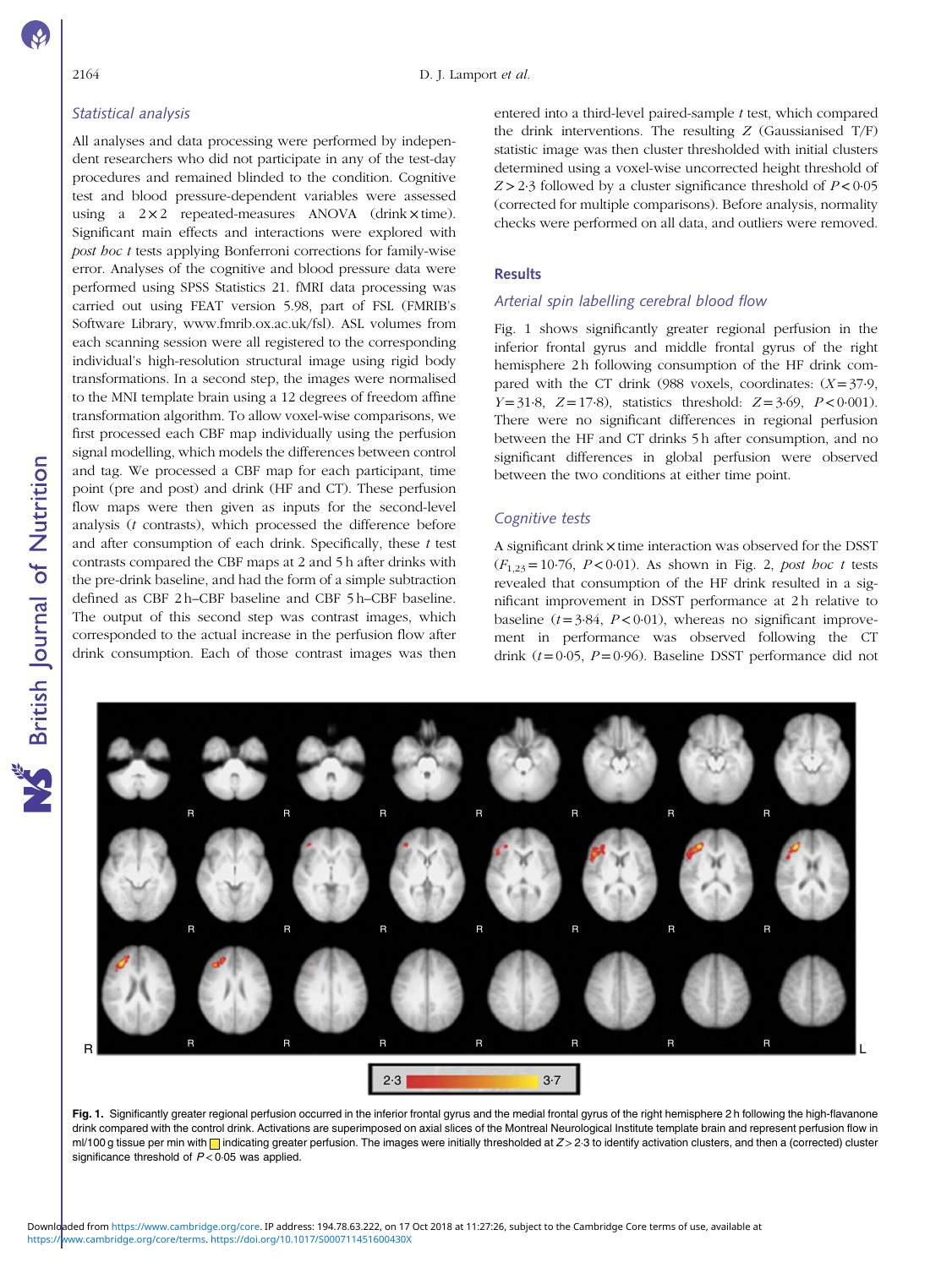<span id="page-5-0"></span>

Fig. 2. Digit Symbol Substitution Test (DSST) mean correct responses and standard errors for the control and high flavanone drink at baseline and 2 h after consumption. Following a significant drink  $\times$  time interaction ( $F_{1,23}$  = 10·76,  $P < 0.01$ ), post hoc tests revealed that the number of correct responses on the DSST was significantly greater at  $2 h$  ( $\Box$ ) relative to baseline  $\Box$ )  $(t=3.84, P<0.01)$  following consumption of the flavanone-rich juice. \*Mean value was significantly different from that at baseline ( $P < 0.05$ ; post hoc test).

differ between the CT and HF drinks  $(t=0.02, P=0.98)$ . No significant interactions or main effects were observed for all other cognitive tests (see Table 2).

# Blood pressure

NS British Journal of Nutrition

The drink x time interactions were not significant for either diastolic  $(F_{1,23}=1.19, P=0.29)$  or systolic blood pressure  $(F<sub>1,23</sub>=0.5, P=0.49)$ . However, main effects of time revealed that both systolic  $(F_{1,23} = 4.56, P < 0.05)$  and diastolic  $(F<sub>1,23</sub> = 13.38, P < 0.01)$  blood pressure significantly reduced at 2 h relative to baseline (see Table 2). To further explore the main effect of time, *post hoc t* tests revealed that consumption of the HF drink significantly reduced diastolic blood pressure at 2h compared with baseline  $(t=3.43, P<0.01)$ , whereas this reduction did not reach significance following the CT drink  $(t= 2.05, P>0.05)$ .

#### **Discussion**

Acute improvement in the measure of executive function (DSST) and increased CBF in the right frontal gyrus during conscious resting state were observed 2 h following consumption of 500 ml of flavanone-rich citrus juice relative to a zero-flavonoid, vitamin C-matched, equienergetic CT drink. These data indicate that 70·5-mg flavonoids (specifically 42·15-mg hesperidin, 17·25-mg naringin, 6·75-mg narirutin, 4·3-mg caffeic acid) can increase CBF in healthy, young adults. However, these data do not provide evidence for a direct association between increased CBF and behavioural benefits. First, cognitive testing and CBF were not assessed simultaneously, and, moreover, no effects were observed for the majority of cognitive outcomes.

Table 2. Cognitive test and blood pressure (BP) data at baseline and 2 h after consumption of the control and high-flavanone drinks (Mean values and standard deviations)

|                                  | Control drink |        |        | High flavanone |                                          |  |
|----------------------------------|---------------|--------|--------|----------------|------------------------------------------|--|
|                                  | Mean          | SD     | Mean   | SD             | $Drink \times time$<br>interaction $(P)$ |  |
| DSST                             |               |        |        |                |                                          |  |
| <b>Baseline</b>                  | 77.4          | 9.7    | 75.9   | $8-4$          | $0.003**$                                |  |
| 2 h                              | 77.5          | $9-6$  | 80.3   | 8.9            |                                          |  |
| FVT Landolt C                    |               |        |        |                |                                          |  |
| <b>Baseline</b>                  | 0.41          | 0.03   | 0.4    | 0.02           | 0.19                                     |  |
| 2h                               | 0.42          | 0.04   | 0.4    | 0.02           |                                          |  |
| <b>FVT Vernier</b>               |               |        |        |                |                                          |  |
| <b>Baseline</b>                  | 21.2          | 23.3   | 19.9   | $20-1$         | 0.65                                     |  |
| 2 h                              | 19.6          | $16-8$ | 21.3   | 14.7           |                                          |  |
| Go-NoGo                          |               |        |        |                |                                          |  |
| <b>Baseline</b>                  | 315           | 55     | 310    | 60             | 0.86                                     |  |
| 2 h                              | 308           | 62     | 305    | 57             |                                          |  |
| Letter Memory                    |               |        |        |                |                                          |  |
| <b>Baseline</b>                  | 77            | $16-7$ | 74.6   | 18.4           | 0.89                                     |  |
| 2 h                              | 77.1          | 12     | 74.1   | $16-3$         |                                          |  |
| Logical Memory Imm. <sup>+</sup> |               |        |        |                |                                          |  |
| <b>Baseline</b>                  | $17-5$        | $3-6$  | 18.3   | 3.3            | 0.97                                     |  |
| 2h                               | $15-4$        | 3      | $16-1$ | $3-6$          |                                          |  |
| Logical Memory Del. <sup>+</sup> |               |        |        |                |                                          |  |
| <b>Baseline</b>                  | $16-1$        | $3-6$  | $15-8$ | 3.9            | 0.48                                     |  |
| 2 <sub>h</sub>                   | 14.1          | $3-8$  | $14-6$ | $3-3$          |                                          |  |
|                                  |               |        |        |                |                                          |  |
| Sequence Learning                |               |        |        |                |                                          |  |
| <b>Baseline</b>                  | 97.8          | 1.5    | 98     | $1-6$          | 0.52                                     |  |
| 2h                               | 96.9          | 2.1    | 97     | 2              |                                          |  |
| <b>Spatial Memory</b>            |               |        |        |                |                                          |  |
| <b>Baseline</b>                  | 27.3          | 15-8   | 28.2   | 18             | 0.68                                     |  |
| 2 h                              | 28.2          | $15-4$ | 30     | $20-6$         |                                          |  |
| Stroop                           |               |        |        |                |                                          |  |
| <b>Baseline</b>                  | 654           | 74     | 647    | 71             | 0.71                                     |  |
| 2 h                              | 626           | 84     | 623    | 67             |                                          |  |
| Word Recall Imm.‡                |               |        |        |                |                                          |  |
| <b>Baseline</b>                  | 7.3           | 3.2    | 7.3    | 3.5            | 0.11                                     |  |
| 2 h                              | 7             | 2.7    | $5-7$  | 2.5            |                                          |  |
| Word Recall Del.‡                |               |        |        |                |                                          |  |
| <b>Baseline</b>                  | 5.2           | 2.9    | 5.2    | 3.2            | 0.15                                     |  |
| 2h                               | 4.5           | 2.5    | $3-2$  | 2.3            |                                          |  |
| Diastolic BP (mmHg)              |               |        |        |                |                                          |  |
| <b>Baseline</b>                  | 72            | 8.4    | 71.7   | 7.5            | 0.49                                     |  |
| 2 h                              | 69.7          | 7.8    | 68.4   | 7.5            |                                          |  |
| Systolic BP (mmHg)               |               |        |        |                |                                          |  |
| <b>Baseline</b>                  | 115.9         | $12-4$ | 116-5  | 12.4           | 0.29                                     |  |
| 2 h                              | 1153          | 12.3   | 113-8  | 12.1           |                                          |  |

DSST, Digit Symbol Substitution Test, correct responses; FVT Landolt C, Freiburg Vision Test Landolt C, a higher score indicates better vision; FVT Vernier, Freiberg Vision Test Vernier Threshold, a higher score indicates better vision; Go-NoGo, Go-NoGo reaction time (ms); Letter Memory, Letter Memory Accuracy; Sequence Learning, Sequence Learning correct responses; Spatial Memory, Spatial Delayed Recall Test distance from target (mm); Stroop, Computerised Stroop reaction time (ms).  $*$  $P$  < 0.01.

† Logical Memory units recalled.

‡ Word Recall number of words recalled.

This is the first data set to show region-specific increases in human CBF following a flavanone dose. The frontal gyrus has been identified within a network of brain areas that are active during conscious resting state $^{(23)}$  $^{(23)}$  $^{(23)}$ , which may explain the observed region-specific increased perfusion. The inferior frontal gyrus has typically been implicated in tasks that require inhibition, planning, decision making and other aspects of executive function<sup> $(24)$  $(24)$ </sup>, such as the DSST, for which improvements were observed in this study following the flavanone-rich juice. However, the mechanisms underpinning the right hemispheric lateralisation are unclear.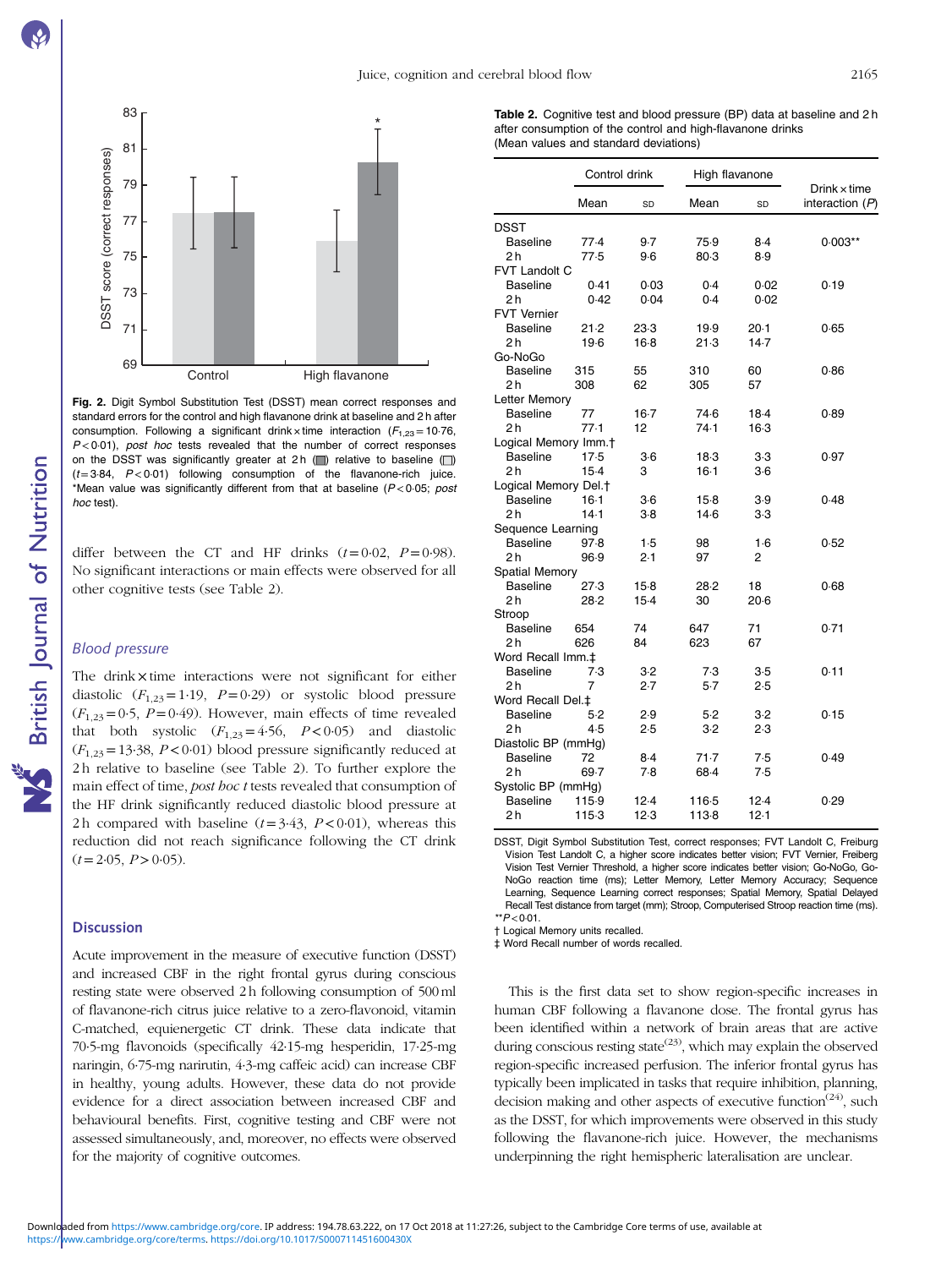These data provide evidence that flavonoid sub-classes other than cocoa flavanols can also have acute effects on CBF within the immediate postprandial period. Increased global CBF across the grey matter was observed 2 h after consumption of a 560-mg flavanol drink relative to a CT drink<sup>([12\)](#page-7-0)</sup>; however, regional blood flow was not assessed, most likely due to the small sample size of healthy young adults  $(n 4)$ . The same authors also reported that a smaller flavanol dose (172 mg) was associated with increased region-specific BOLD signal intensity (including medial and lateral prefrontal cortex, parietal cortex, anterior cingulate cortex and the cerebellum) 1·5 h after consumption in sixteen health, young adults, although the cocoa drink was consumed for 5 consecutive days before the fMRI scan. Direct comparisons between the regions of interest reported by Francis et  $al$ .<sup>([12](#page-7-0))</sup> and the present study are restricted by differences in scanning methods (BOLD or ASL), the flavonoid sub-class and dose (172-mg cocoa flavanols or 70·5-mg fruit flavanones), duration of consumption (5 d or a single acute dose) and behavioural instructions during imaging; the present study examined conscious resting state, whereas Francis *et al.*<sup>[\(12](#page-7-0))</sup> examined neural activity during an executive function task. In addition, a limitation of the present study was the absence of double blinding during data collection, which could have introduced experimenter biases. Critically, however, data analysis was performed blinded by an independent researcher. Further investigations of the acute effects of flavonoid consumption on regional CBF are required in order to identify whether specific regions appear to particularly react to flavonoid ingestion in the postprandial period. For example, increased perfusion in the anterior cingulate cortex and central opercular cortex was recently observed 2 h after consumption of 494-mg cocoa flavanols<sup>([25](#page-7-0))</sup>; however, behavioural tasks were not assessed. Studies of neural activation following chronic daily consumption of fruit-based flavonoids<sup>([9](#page-7-0))</sup> and flavanol-rich  $\overrightarrow{c}$ cocoa flavonoids<sup>([13](#page-7-0),[14\)](#page-7-0)</sup> indicate that areas of the brain implicated in memory function such as the hippocampus, specifically the dentate gyrus, are especially sensitive.

The mechanisms by which flavonoids acutely induce vasodilation and enhance CBF are thought to be via increased nitric oxide synthesis in the endothelium. Nitric oxide synthesis is a key regulator of angiogenesis and the dilation of cells, and is also synthesised by neurons in response to neuronal activation<sup> $(26)$ </sup>. As such, nitric oxide is thought to be crucial for the coupling between increased blood supply and neuronal activity<sup> $(27)$  $(27)$ </sup>. Flavonoid ingestion in humans is known to enhance circulating nitric oxide  $species^{(28)}$  $species^{(28)}$  $species^{(28)}$  in association with beneficial vascular outcomes such as increased flow-mediated dilation and augmented microcirculation<sup> $(11)$  $(11)$  $(11)$ </sup>. Therefore, it is plausible that flavonoid-induced increases in the bioavailability of nitric oxide in the brain may lead to increased blood vessel and neuronal efficiency and, subsequently, improvements in cognitive function. These vascular mechanisms are tentatively supported by the observed reduction in systolic blood pressure following the flavanone-rich juice in the present study; however, it should be noted that this was a subtle reduction (3 mmHg). Having said that, a large reduction in blood pressure would not be anticipated in this sample of healthy young adults. Studies in adults with the metabolic syndrome have shown that 550 mg daily supplementation of the flavanone hesperidin for 3 weeks can lead to increased flow-mediated dilation and endothelial nitric oxide synthesis<sup> $(29)$  $(29)$ </sup>. This is pertinent to the present findings, given that hesperidin was the predominant flavanone within the flavanone-rich citrus juice.

Further studies are required to directly examine the relationship between flavonoid consumption, nitric oxide activity, CBF and cognitive function. Interestingly, increased nitric oxide status in the plasma has been observed 2h after consumption of flavonoid-rich apples; however, no effects were observed for cognitive function<sup>([30](#page-7-0))</sup>. Kean et  $al$ <sup>[\(10\)](#page-7-0)</sup> reported global cognitive improvements in cognition among healthy older adults following daily chronic consumption of flavanone-rich orange juice (305 mg/d) over 8 weeks; however, nitric oxide status was not examined. This sample of highly educated, healthy, young adults is likely performing close to optimal functioning, and therefore there is greater potential for acutely enhancing cognition in older adults who may be experiencing naturally occurring ageing associated cognitive decline. This may explain why effects were not observed for the majority of cognitive outcomes in the present study, particularly given the relatively small flavanone dose (70·5 mg). Previously, positive behavioural effects in healthy, young adults have only been observed following high doses of cocoa flavanols – for example,  $573 \text{ mg}^{(31)}$  $573 \text{ mg}^{(31)}$  $573 \text{ mg}^{(31)}$  and  $550 \text{ mg}$ / 994  $g^{(32)}$  $g^{(32)}$  $g^{(32)}$ . In addition, it has been argued that flavonoid interventions are more likely to benefit cognition during tasks of high demand<sup>([32](#page-8-0))</sup>; therefore, it is possible that the current cognitive battery was not suitably challenging. However, there was no evidence of ceiling effects.

It can be hypothesised that stronger behavioural effects may occur at a later time point, given that plasma flavanone metabolites following orange juice consumption have been observed to peak at  $6 h^{(33,34)}$  $6 h^{(33,34)}$  $6 h^{(33,34)}$ . Indeed, it is a limitation of the present study that cognitive function was exclusively assessed 2 h after consumption (in addition to baseline). Recently, benefits for global cognitive function and subjective alertness were observed 2 and 6h after consumption of a flavanone-rich (272 mg) 100% orange juice in healthy, young adults, with the effects being more pronounced (relative to the CT drink) at  $6 h^{(35)}$  $6 h^{(35)}$  $6 h^{(35)}$ . Having said that, at present, increased CBF was observed at 2h but not 5h, possibly indicating that the time course by which the flavonoids in orange and grapefruit juice exert their physiological effects may differ relative to 100% orange juice, although the mechanism for this is unclear. Future acute interventions of flavonoid consumption should examine plasma flavonoid metabolites concomitantly with cognitive outcomes to investigate whether peak metabolite concentrations coincide with the hypothesised behavioural effects. Flavanone metabolites are certainly of interest given that they are known to cross the blood–brain barrier<sup>[\(36\)](#page-8-0)</sup>. Future studies should carefully consider the time span over which circulating flavonoid metabolites may impact cognitive outcomes. Anthocyanin metabolites have been observed in urine up to 5 d following acute ingestion of blueberries<sup> $(36)$  $(36)$ </sup>. This has implications for the current findings; the 24-h dietary restriction may not have been sufficient to account for potential confounding effects of habitual flavonoid intake, although it is unclear whether the associated levels of circulating metabolites can acutely affect cognition.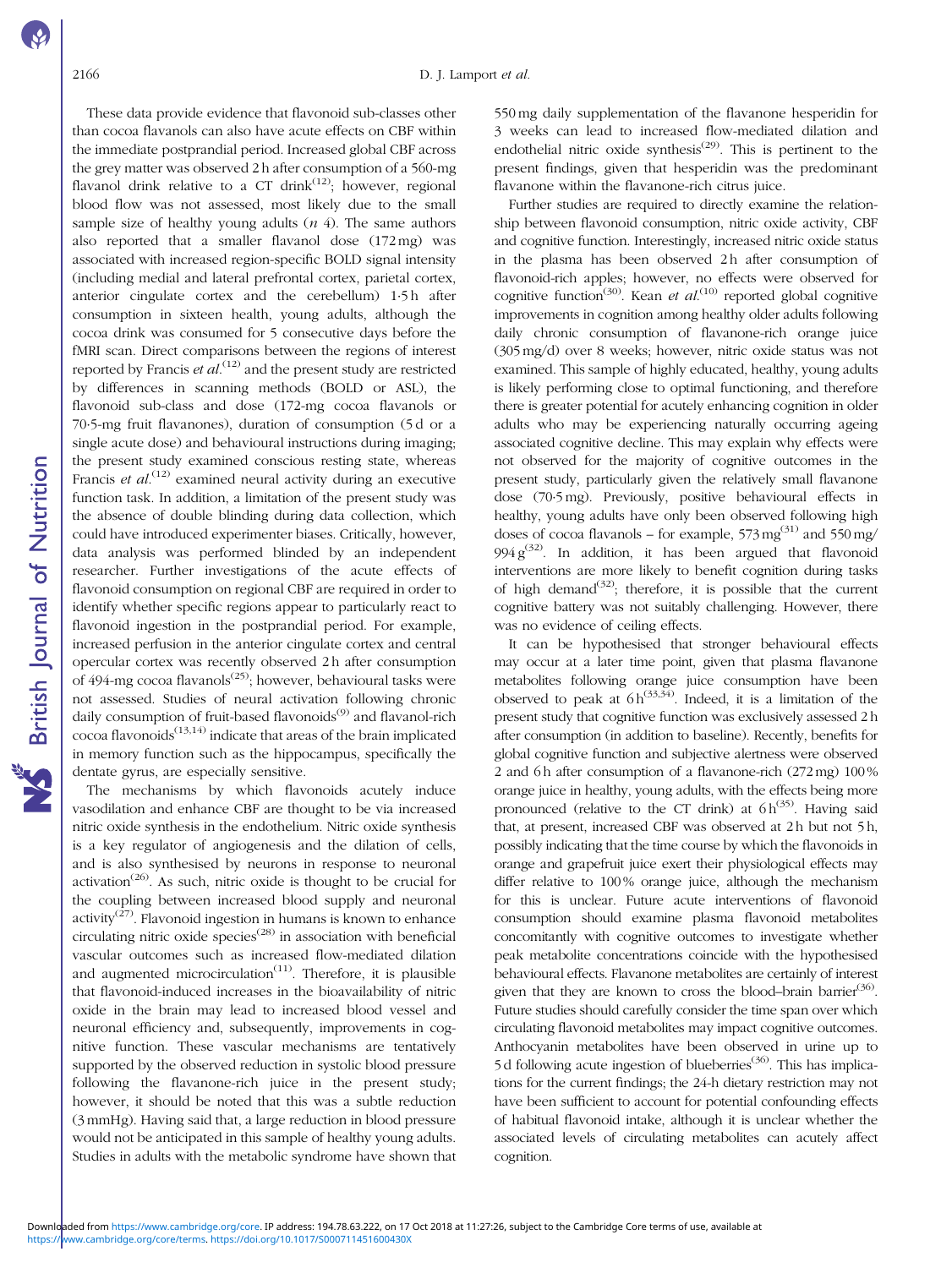<span id="page-7-0"></span>In conclusion, 500-ml citrus juice containing 70·5-mg flavonoids was associated with increased regional perfusion in the right frontal gyrus in young, healthy adults 2h following consumption of the flavanone-rich juice in conscious resting state relative to the zero-flavonoid, equienergetic, vitamin C-matched control. These data demonstrate that fruit-based flavonoids can acutely enhance CBF in healthy adults. Behavioural improvements on a battery of cognitive tests following the flavonoid-rich juice were only observed for one measure of executive function (DSST) in a separate cohort of young adults. Therefore, the present data do not show a clear association between increased CBF and behavioural benefits. Further studies should simultaneously examine cognitive performance and respective functional brain activation, regional CBF and concentrations of circulating nitric oxide species following consumption of flavonoid-rich juices to further our understanding of the underlying mechanisms.

#### Acknowledgements

This research was funded by PepsiCo Inc.

J. M. F., L. T. B. and J. P. E. S. designed the study and reviewed and edited the manuscript. D. J. L., D. P. and A. L. M. analysed the data and prepared the manuscript. A. L. M., S. B.-B. and D. P. conducted the study.

The authors declare that there are no conflicts of interest.

### **References**

- 1. Spencer JPE (2010) Beyond antioxidants: the cellular and molecular interactions of flavonoids and how these underpin their actions on the brain. Proc Nutr Soc 69, 244–260.
- 2. Menze ET, Tadros MG, Abdel-Tawed AM, et al. (2012) Potential neuroprotective effects of hesperidin on 3-nitropropuinic acidinduced neurotoxicity in rats. Neurotoxicology 33, 1265–1275.
- 3. Rendeiro C, Vauzour D, Rattray M, et al. (2013) Dietary levels of pure flavonoids improve spatial memory performance and increase hippocampal brain derived neurotrophic factor. PLOS ONE 8, e63535.
- 4. Laske C, Stellos K, Hoffmann N, et al. (2011) Higher BDNF serum levels predict slower cognitive decline in Alzheimer's disease patients. Int J Neuropsychopharmacol 14, 399–404.
- 5. Butchart C, Kyle J, McNeill G, et al. (2011) Flavonoid intake in relation to cognitive function in later life in the Lothian Birth Cohort 1936. Br J Nutr **106**, 141-148.
- 6. Lamport DJ, Dye L, Wightman JD, et al. (2012) The effects of flavonoid and other polyphenol consumption on cognitive performance: a systematic research review of human experimental and epidemiological studies. Nutr Aging 1, 5–25.
- 7. Lamport DJ, Hoyle E, Lawton CL, et al. (2011) Evidence for a second meal cognitive effect: glycaemic responses to high and low glycaemic index meals are associated with cognition the following morning. Nutr Neurosci 14, 66–71.
- 8. Krikorian R, Nash TA, Shidler MD, et al. (2010) Concord grape juice supplementation improves memory function in older adults with mild cognitive impairment. Br J Nutr 103, 730–734.
- 9. Krikorian R, Boespflug EL, Fleck DE, et al. (2012) Concord grape juice supplementation and neurocognitive function in human aging. J Agric Food Chem 60, 5736-5742.
- 10. Kean RJ, Lamport DJ, Dodd GF, et al. (2015) Chronic consumption of flavanone-rich orange juice is associated

with cognitive benefits: an 8-week randomised double-blind placebo-controlled trial in healthy older adults. Am J Clin Nutr 101, 506–514.

- 11. Schroeter H, Heiss C, Balzer J, et al. (2006) (-)-Epicatechin mediates beneficial effects of flavanol-rich cocoa on vascular function in humans. *Proc Natl Acad Sci U S A* **103**, 1024–1029.
- 12. Francis S, Head K, Morris PG, et al. (2006) The effect of flavanol-rich cocoa on the fMRI response to a cognitive task in healthy young people.  $J$  Cardiovasc Pharmacol  $47$ , S215–S220.
- 13. Brickman AM, Khan US, Provenzano FA, et al. (2014) Enhancing dentate gyrus function with dietary flavanols improves cognition in older adults. Nat NeuroSci 17, 1798–1803.
- 14. Camfield DA, Scholey A, Pipingas A, et al. (2012) Steady state visually evoked potential (SSVEP) topography changes associated with cocoa flavanol consumption. Physiol Behav 105, 948–957.
- 15. Krikorian R, Shidler MD, Nash TA, et al. (2010) Blueberry supplementation improves memory in older adults. J Agric Food Chem 58, 3996-4000.
- 16. Lamport DJ, Saunders C, Butler LT, et al. (2014) Fruits, vegetables, 100% juices and cognitive function. Nutr Rev 72, 774–789.
- 17. Bach M (1996) The Freiburg Visual Acuity Test automatic measurement of visual acuity. Optom Vis Sci 73, 49-53.
- 18. Stadler MA (1995) Role of attention in implicit learning. *J Exp* Psychol Learn 21, 674–685.
- 19. Wechsler D (1981) The psychometric tradition developing the Wechsler adult intelligence scale. Contemp Educ Psychol 6, 82–85.
- 20. Stroop JR (1935) Studies of interference in serial verbal reactions. *J Exp Psychol* **18**, 643-662.
- 21. Morris N & Jones DM (1990) Memory updating in working memory: the role of the central executive. Br J Psychol 81, 111–121.
- 22. Garavan H, Ross TJ & Stein EA (1999) Right hemispheric dominance of inhibitory control: an event-related functional MRI study. Proc Natl Acad Sci U S A 96, 8301-8306.
- 23. Binder JR, Frost JA, Hammeke TA, et al. (1999) Conceptual processing during the conscious resting state: a functional MRI study. J Cogn Neurosci 11, 80–93.
- 24. Aron AR, Robbins TW & Poldrack RA (2004) Inhibition and the right inferior frontal cortex. Trends Cogn Sci 8, 170–177.
- 25. Lamport DJ, Pal D, Moutsiana C, et al. (2015) The effect of flavanol rich cocoa on cerebral perfusion in healthy older adults during conscious resting state: a placebo controlled crossover acute trial. Psychopharmacology (Berl) 232, 3227–3234.
- 26. Berdt DS, Hwang PM & Snyder SH (1990) Localization of nitric oxide synthesis indicating a neural role for nitric oxide. Nature 347, 768–770.
- 27. Toda N, Ayajiki K & Okamura T (2009) Cerebral blood flow regulation by nitric oxide in neurological disorders. Can J Physiol Pharmacol 87, 581–594.
- 28. Loke WM, Hodgson JM, Proudfoot JM, et al. (2008) Pure dietary flavonoids quercetin and (-)-epicatechin augment nitric oxide products and reduce endothelin-1 acutely in healthy men.  $Am J Clin Nutr$  88, 1018-1025.
- 29. Rizza S, Muniyappa R, Lantorno M, et al. (2011) Citrus polyphenol hesperidin stimulates production of nitric oxide in endothelial cells while improving endothelial function and reducing inflammatory markers in patients with metabolic syndrome. *J Clin Endocrinol Metab* 96, E782-E792.
- 30. Bondonno CP, Downey LA, Croft KD, et al. (2014) The acute effect of flavonoid-rich apples and nitrate rich spinach on cognitive performance and mood in healthy men and women. Food Funct 5, 849–858.